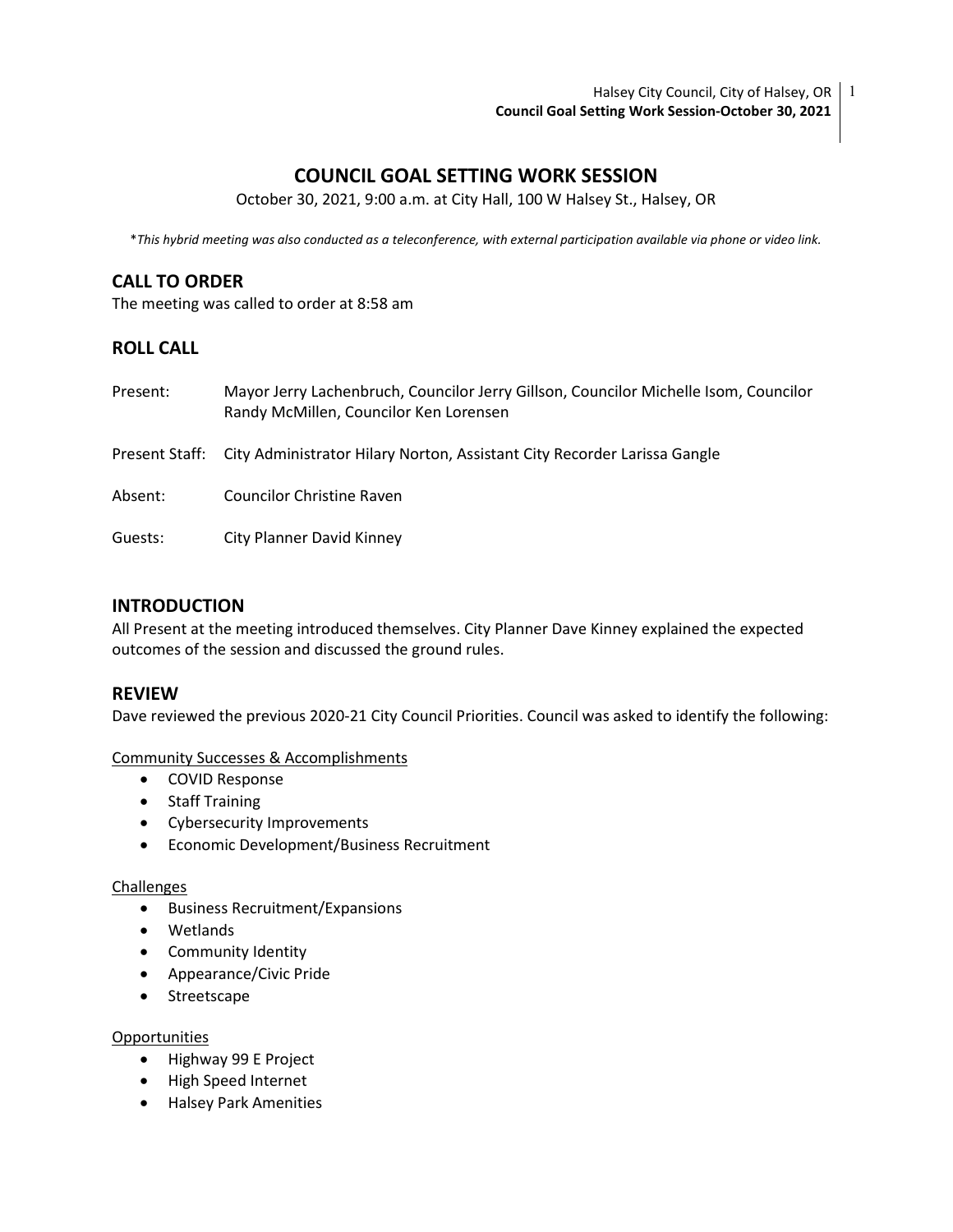- ARPA Funds for Infrastructure
- Partnering with Businesses & School
- New Digital Sign at City Hall

#### 10 Minute Break

# CITY ADMINISTRATION & DEPARTMENT PRIORITIES

Staff met with CP Kinney prior to the work session to discuss goals and priorities for each of their departments. The following goals presented by staff were compiled and presented at the work session:

#### Land Use & Economic Development

- Continue Economic Development Partnerships (MVP)
- Rare Program-Grad Student to Assist with Special Projects
- Complete Local Wetlands Inventory
- Adopt Buildable Land Report for Halsey
- Prepare Comprehensive Plan Update
- Establish Welcome Neighbor Program
- **•** Economic Development
	- o Business Assistance
	- o Support & Investments
	- o Partnering with Businesses & School

# Livability & Quality of Life

Public Safety

Update Emergency Plans-Emergency Response, Continuity of Operations

### Parks & Recreation

- **•** Prepare Master Parks Plan & Priorities
- City Park Path-Repair or Replace Path, EV Location, Create Stopping Point for Travelers
- Halsey City Park Improvements-Rehab Entire Park
- Install Electronic Message Board
- Organize/Support Community Events, i.e.: Arbor Day, Achievement Day, Etc.

#### Library Services

- Enhance Library Services, i.e.: E-Books, Special Activities, Improve Communication with Patrons
- Attract Volunteers-Rebuild Volunteer Base Post Pandemic
- Library Improvements-Fix/Refurbish Bookmobile, Acquire Building Next Door (Long Term Goal)

### Governance

Administration

- Civic Education, Recruit Volunteers, Community Engagement
- Council Leadership-Visible, Active Leadership; More Engagement with Citizens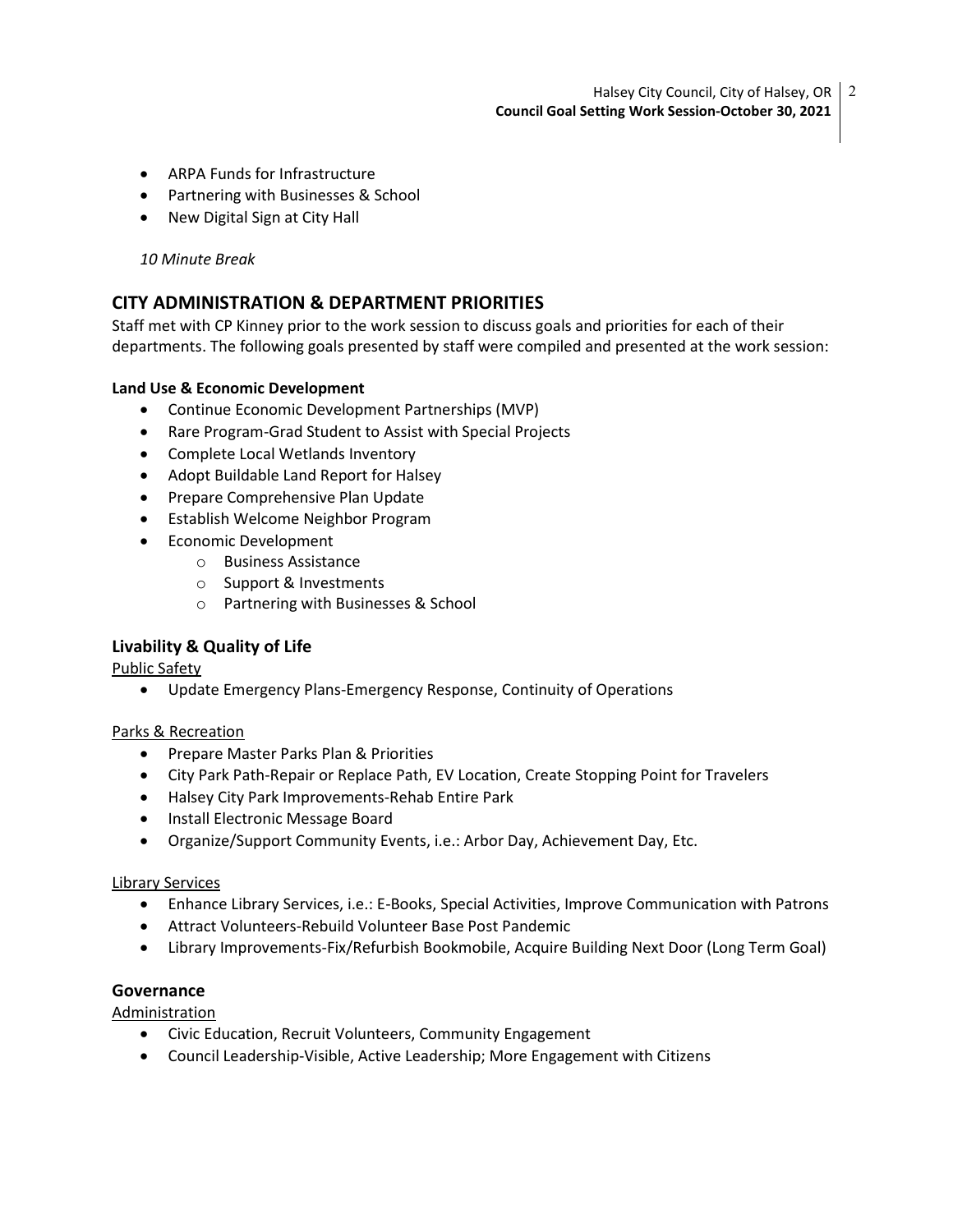Financial Management

- Fiscal Stability-Maintain Adequate Reserves, Continue to Search For Cost Savings, Look at 5- Year Projections
- Financial Management-Budget and Audit Tracking; Utility Billing-Add Online Xpress Bill Pay; Budget for High Priority Projects

#### Water System

- Update Water Master Plan, Refurbish/Replace Well #69
- Water Improvements-Replace Water Lines on East B and East 3rd, Install Loop System from Blue Heron to East 2nd and East A Streets

#### Sewer System

- Prepare Wastewater Facility Master Plan
- Lagoon Maintenance & Improvements: Auto Dialer, Paint Influent Building, Install Rip Rap, Research Improvements
- Sewer Inflow & Infiltration (I&I)-Implement Recommendations, Use ARPA Funds

#### Streets

- Street Maintenance (Budget in 2022/23): Micro-Seal West 1st Street, Continue Striping, Continue Sign Replacement Program, Assess Pavement Condition
- Street Overlay/Improvements-Complete East "B" (1st-3rd) Project, Apply for SCA Grants, Implement Bi-Annual Chip Sealing Program with Linn County Road Department

#### Storm Drainage

- Storm Sewer/Ditch Maintenance-Continue Annual Maintenance, Remove/Replace Culverts, Educate Property Owners
- Adopt Stormwater Master Plan-Identify Funding Options for Priority Projects

### Public Works Facilities/Vehicles

- Building Improvements-Purchase Asset Management System, Install Gas/Diesel Tanks
- Building Improvements (Long Term)-Build Cover Structure for Public Works Equipment
- Vehicle Replacement- Tall Grass/Ditch Mower, Manlift for Trees & Building Maintenance
- Vehicle Replacement (Long Term)-Vactor Truck
- Complete Energy Assessment for All City Facilities with Oregon Association of Water Utilities (OAWU)

Lunch Break (30 Minutes)

# REVIEW OF IDENTIFIED PRIORITIES & ESTABLISH TOP 2022-23 PRIORITIES

After all goals and priorities were identified and scribed on easel pads, participants were given "dot" stickers and were led through a voting process to choose their top priorities. Votes were counted and the priorities for the group as a whole were identified. CP Kinney then led a forced choice exercise to